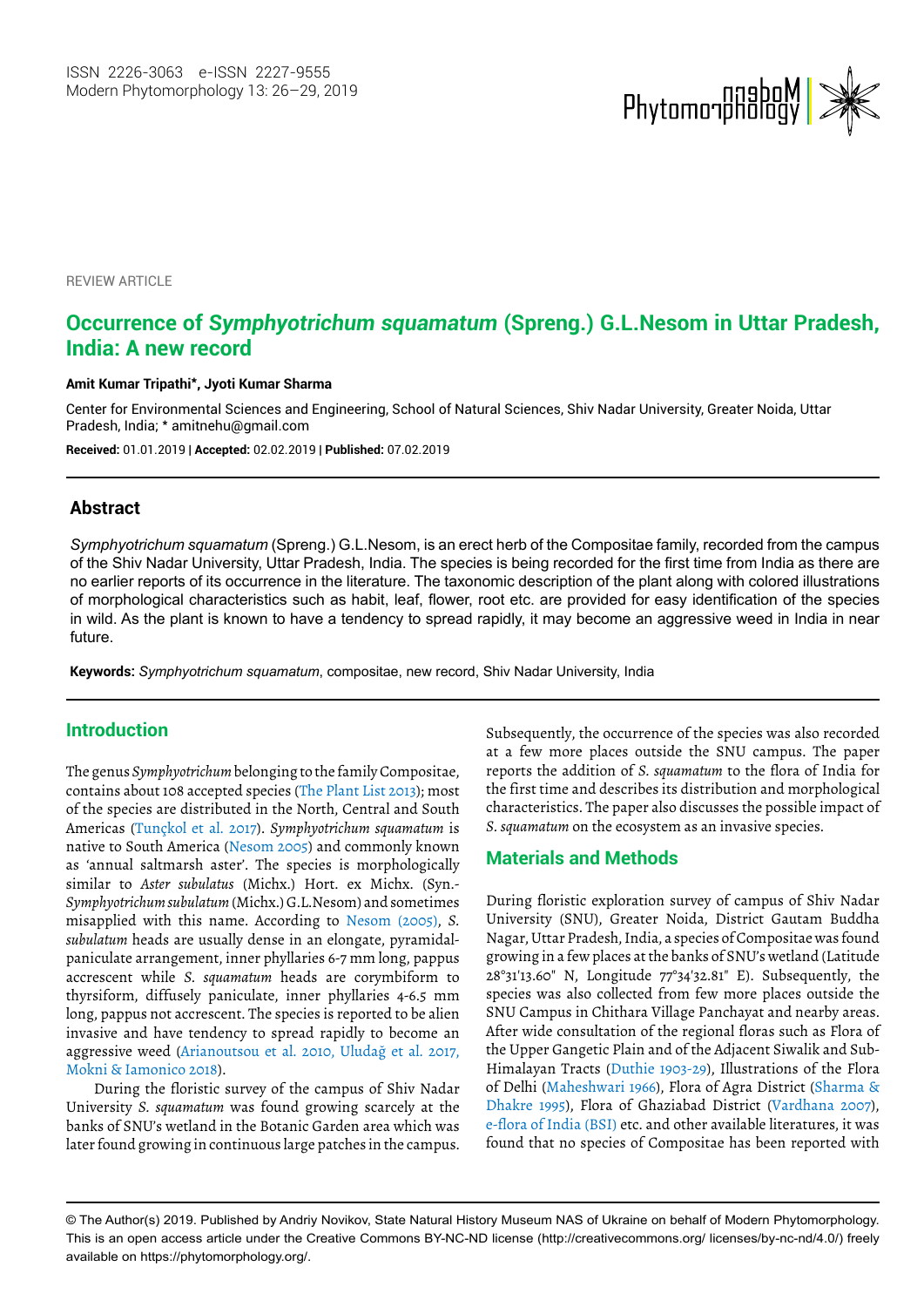#### 27 | Tripathi & Sharma

similar morphological characteristics in India so far. After detailed morphological examination and consultation with the expert, the species was identified as *S. Squamatum* (Spreng.) G.L.Nesom. The illustrations showing habit and different parts of the plant such as leaf, flower and root are provided in Fig. 1.

With respect to the influence of climatic conditions, it appears that the seed germination and emergence of seedlings are favored by the low temperatures prevailing during January-February. However, the growth of plants accompanied by flowering and fruiting are favored by warm climate having high temperatures and wet period of monsoon during March-October (Fig. 2 and Fig. 3).

For the analysis of physical and chemical properties of soil, samples were collected at a depth of 10-20 cm from five locations at the margin of SNU's wetland and pooled together to make a composite sample utilized for analysis.

## **Results and Discussion**

#### **Botanical name**

*Symphyotrichum squamatum* (Spreng.) G.L.Nesom.

#### **Basionym**

*Conyza squamata* Spreng.

**Habit and habitat:** The 'annual saltmarsh aster' *S. squamatum* is an erect herb found growing at the margins of wetlands in SNU campus. The species was found growing in close association with other species such as *Erigeron bonariensis, Paspalum distichum, Saccharum spontaneum, S. Benghalense* and *Typha domingensis*.

**Growth phases of the plant:** Plants were observed mostly throughout the year in the field for their growth. The plants are erect herbs and grow almost for a year before senescence sets in during December and early January as evident from the various growth phases.

January (late)-February: First emergence of new seedlings March-April: Maturation of plant May-November: Flowering and fruiting

December-January (early): Plants senesce and dry up

**Soil characteristics and growth of** *S. squamatum***:** The soil was fertile alluvial soil containing fine sand (46.2%), silt (24%) and clay (28.8%), characteristic of soils in Wheat-Rice agriculture system in the southwestern plain of Upper Gangetic Plain (Sharma et al. 2012) of India. The soil was characterized by low P (1.9 ppm) and N (0.032 %) whereas nutrient-wise the soil contained 0.320% organic carbon. The soil was slightly alkaline (8.62) with reasonably good maximum water holding capacity (MWHC) of 41.95% (Tab. 1).

Soil characteristics are very important for seed germination and establishment and growth of plants. Probably poor N and P content and other characteristics of the soil favored good colonization by *S. squamatum*.

**Locality**: Shiv Nadar University Campus, Uttar Pradesh, India.

**Distribution**: The species is reported to be native to South America with widespread occurrence; rare in the south-

| Table 1. Physical and chemical properties of soil. |  |  |  |
|----------------------------------------------------|--|--|--|
|----------------------------------------------------|--|--|--|

| <b>Physical Parameters</b>                                  | Value | <b>Chemical Parameters</b> | Value  |  |  |  |
|-------------------------------------------------------------|-------|----------------------------|--------|--|--|--|
| Fine Sand (%)                                               | 46.2  | pH (1:2.5)                 | 8.62   |  |  |  |
| Coarse Sand (%)                                             | 1     | OC(%)                      | 0.32   |  |  |  |
| Silt $(\%)$                                                 | 24    | $EC$ (dSm $^{-1}$ )        | 0.252  |  |  |  |
| Clay $(\%)$                                                 | 28.8  | N(% )                      | 0.032  |  |  |  |
| BD(q/cm <sup>3</sup> )                                      | 1.3   | $P$ (ppm)                  | 1.9    |  |  |  |
| PD (%)                                                      | 42.88 | $Ca+$                      | 0.07   |  |  |  |
| MWHC (%)                                                    | 41.95 | $Mq^*$                     | 0.042  |  |  |  |
|                                                             |       | Cu (ppm)                   | 3.256  |  |  |  |
|                                                             |       | $Zn$ (ppm)                 | 0.475  |  |  |  |
|                                                             |       | Mn (ppm)                   | 6.714  |  |  |  |
|                                                             |       | Fe (ppm)                   | 18.252 |  |  |  |
| OC-Organic Carbon: EC-Electrical Conductivity: MWHC-Maximum |       |                            |        |  |  |  |

OC-Organic Carbon; EC-Electrical Conductivity; MWHC-Maximum Water Holding Capacity; BD-Bulk Density; PD-Particle Density

eastern USA and California; naturalized in Australia, Japan, Iraq, Africa, France and perhaps other parts of the world (Nesom 2005). It is also noted to occur on Ireland Island and Boaz Island, Bermuda (Britton 1914; Nesom 2005). In Asia, the distribution of the species has been recorded only from Japan and Iraq (Nesom 2005). However, the species is widely distributed in Greece (Arianoutsou et al. 2010), Turkey (Uludağ et al. 2017) and Malta (EPPO 2018). It is also reported from Romania as a new alien species (Petronela et al. 2016). Recently, Mokni & Iamonico (2018) found that *S. squamatum* is well established in Tunisia.

#### **Flowering and fruiting time**: May-November

**Taxonomic description**: Tap rooted 50-160 cm high, erect herbs. Stems dark green, glabrous. Leaves 2-13 × 0.5-1.5 cm, dark green, linear-lanceolate, entire or sometimes slightly serrulate; apex acute to acuminate; base sheathing to the stem, lower leaves often fallen at flowering time. Heads numerous, in corymbiform, diffuse, paniculate synflorescences. Involucre cylindric; phyllaries 4.5-6 mm long, subulate or linearlanceolate, strongly unequal, margin scarious, entire, apex acute to acuminate. Ray florets short, numerous, in 1-3 series; laminae white or bluish-white, lavender, 1.4-2 mm long; disk florets up to 14, yellow, 3.5-4.5 mm long; throats narrowly funnelform; lobes erect, triangular. Achenes light brown to purple, lanceoloid, 1.5-2.5 mm, sparsely strigillose. Pappus white, fine bristles, 3-5 mm.

#### **The possible impact of** *S. squamatum* **on the ecosystem as an invasive species**

The number of florets per capitulum in *S. squamatum* varies from 50-500. In some branched plant of about 150 cm, more than 600 florets per plant were recorded. *S. squamatum* has high reproductive potential and may produce more than 10,000 tiny seeds in a large individual plant. The size of the seeds is very small measuring between 1.5-2.5 mm. When the florets are mature with the slight disturbance due to wind all the seeds are dispersed and germinate producing numerous seedlings around the mother plants and in the vicinity. Probably this is the reason why there is a gregarious growth of young seedlings around the mother plant.

Thus, the species has the capacity to spread rapidly and become an aggressive weed. Earlier, a species of *Symphyotrichum* i.e., *Symphyotrichum pilosum* var*. pilosum* has been recorded in India from Kashmir where it inhabits ruderal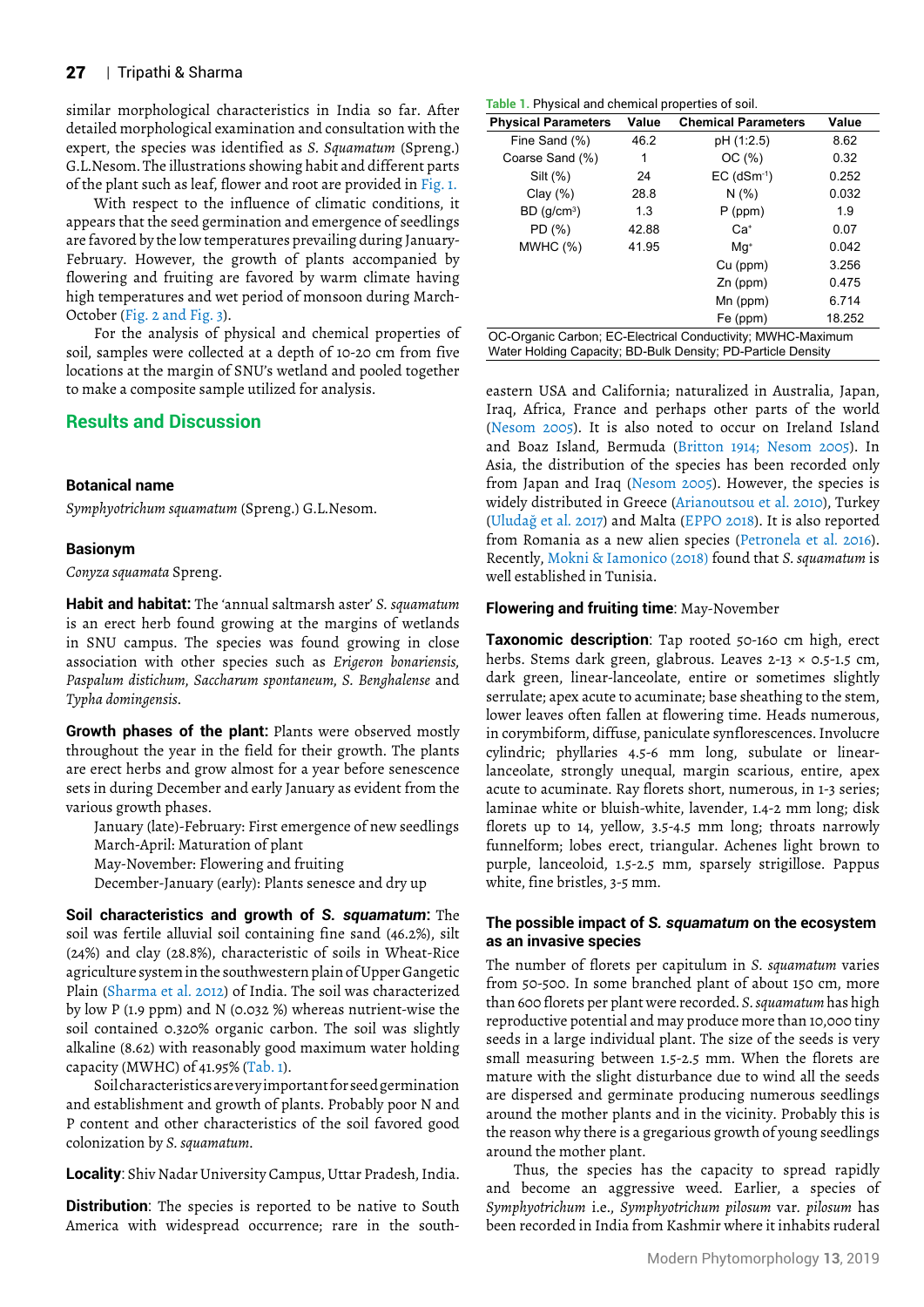areas along the roadsides as a naturalized species (Kaul 1975). Having strong invasive capacity, the *S. squamatum* spreads rapidly and colonize new habitats affecting the native flora. As the species appears to be highly aggressive due to its capacity to germinate and produce a large number of seedlings in the following season, it may extend its present distribution range in future and inhibit the development of native vegetation in India. A detailed survey is needed of Gautam Buddha Nagar district to ascertain its occurrence. Recently, Mokni & Iamonico (2018) reported the status of naturalization for alien species *S. squamatum* in Tunisia. *S. squamatum* is one of the most prominent invasive species in Greece where it has been established in a wide range of habitats (Arianoutsou et al. 2010). This also shows high fecundity of *S. squamatum*. Since the seeds are very small with a minute pappus they will also become

wind-borne and carried to great distances, which will help in starting a new population. Uludağ et al. (2017) reported that *S. squamatum* is one of the naturalized alien plants in Turkey. The natural/semi-natural habitats in Turkey are often invaded by alien taxa, particularly by those that are able to naturalize (Uludağ et al. 2017). Suitable edaphic and climatic conditions along with the production of a large number of viable seeds could be the reasons for such type of gregarious growth of plants in the following season. The invasion of exotic species is one of the most important global scale problems experienced by natural ecosystems (Sharma et al. 2005). Therefore, it is vital to examine the ecology and genetic makeup of the concerned invasive species for developing suitable management strategies (Singh et al. 2010).



**Figure 1**. *Symphyotrichum squamatum* A-Habit; B-Upper portion with flowers; C-A single flower; D-Flower showing disc florets; E-Involucre of bracts; F- Tap root; G- New shoot arising in leaf axil.



Modern Phytomorphology **13**, 2019 **Figure 2.** Average monthly temperature (°C) Greater Noida, India (Weather Atlas 2019).